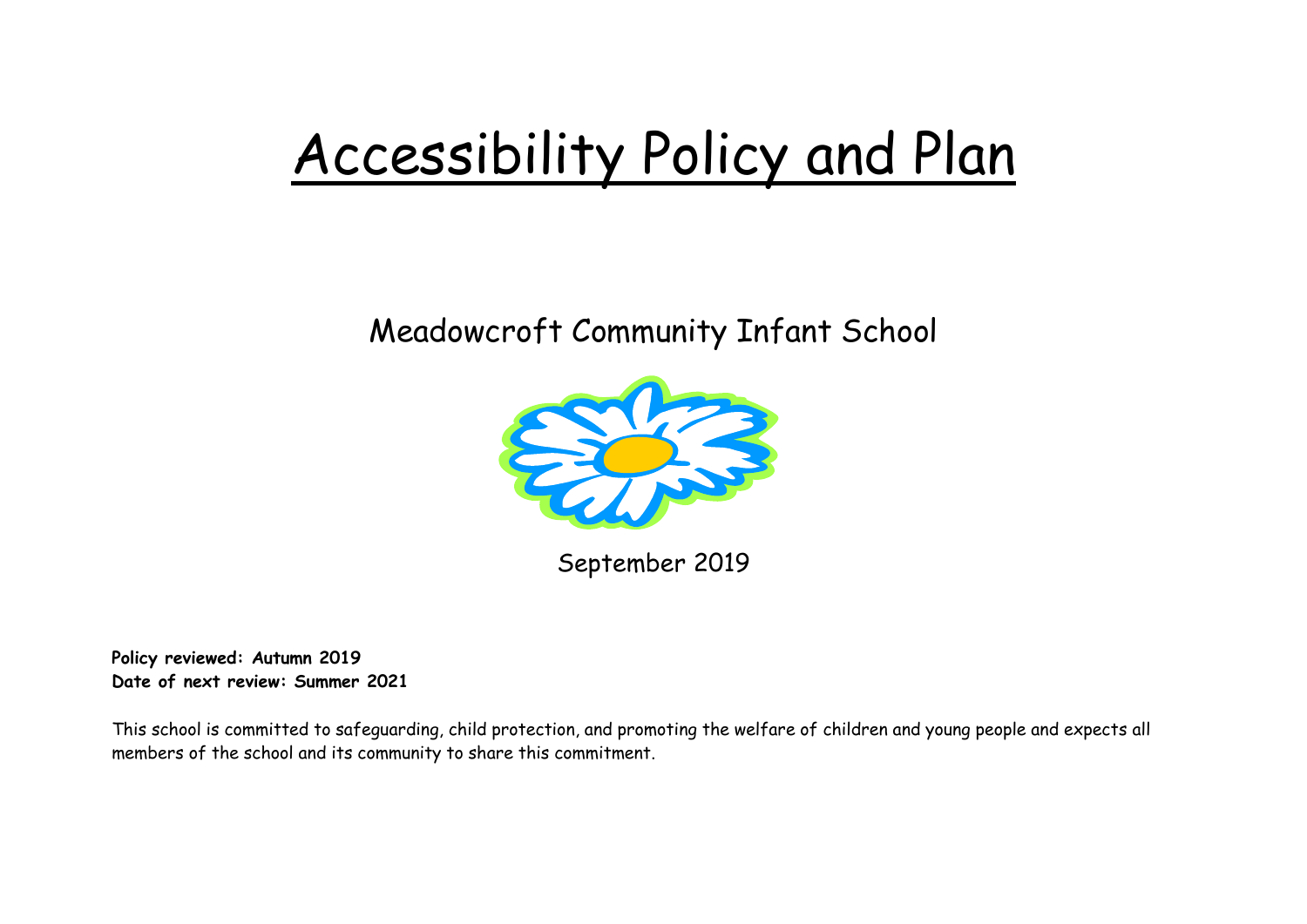#### **Introduction**

This Accessibility Policy and Plan are drawn up in compliance with current legislation and requirements as specified in Schedule 10, relating to Disability, of the Equality Act 2010. It sets out how the governing body will improve equality of opportunity for disabled people.

## **Equality Act 2010**

Part 5A of the Disability Discrimination Act 1995(DDA) requires the governing body to:

• promote equality of opportunity for those with disabilities: pupils, staff, parents, carers and other people who use the school or may wish to; and

• prepare and publish a Disability Equality Scheme to show how they will meet these duties.

#### **Definition of Disability**

Disability is defined by the Equality Act 2010: "A person has a disability if he or she has a physical or mental impairment that has a 'substantial' and 'long-term' negative effect on his or her ability to do normal day to day activities."

#### **Ethos, Vision and Values**

Meadowcroft Infant School is committed to ensuring equal treatment of all its pupils, staff and any others involved in the school community, with any form of disability. We will ensure that disabled people are not treated less favourably in any procedures or practices, and will not tolerate harassment of disabled people.

We will promote positive attitudes towards disabled people and actively encourage participation by disabled children in school life.

## **Key Objective**

The key objective of our Accessibility Plan is to provide a framework for integrating disability equality into school life, so as to reduce and eliminate barriers to accessing the curriculum and to promote full participation in the school community for pupils, and prospective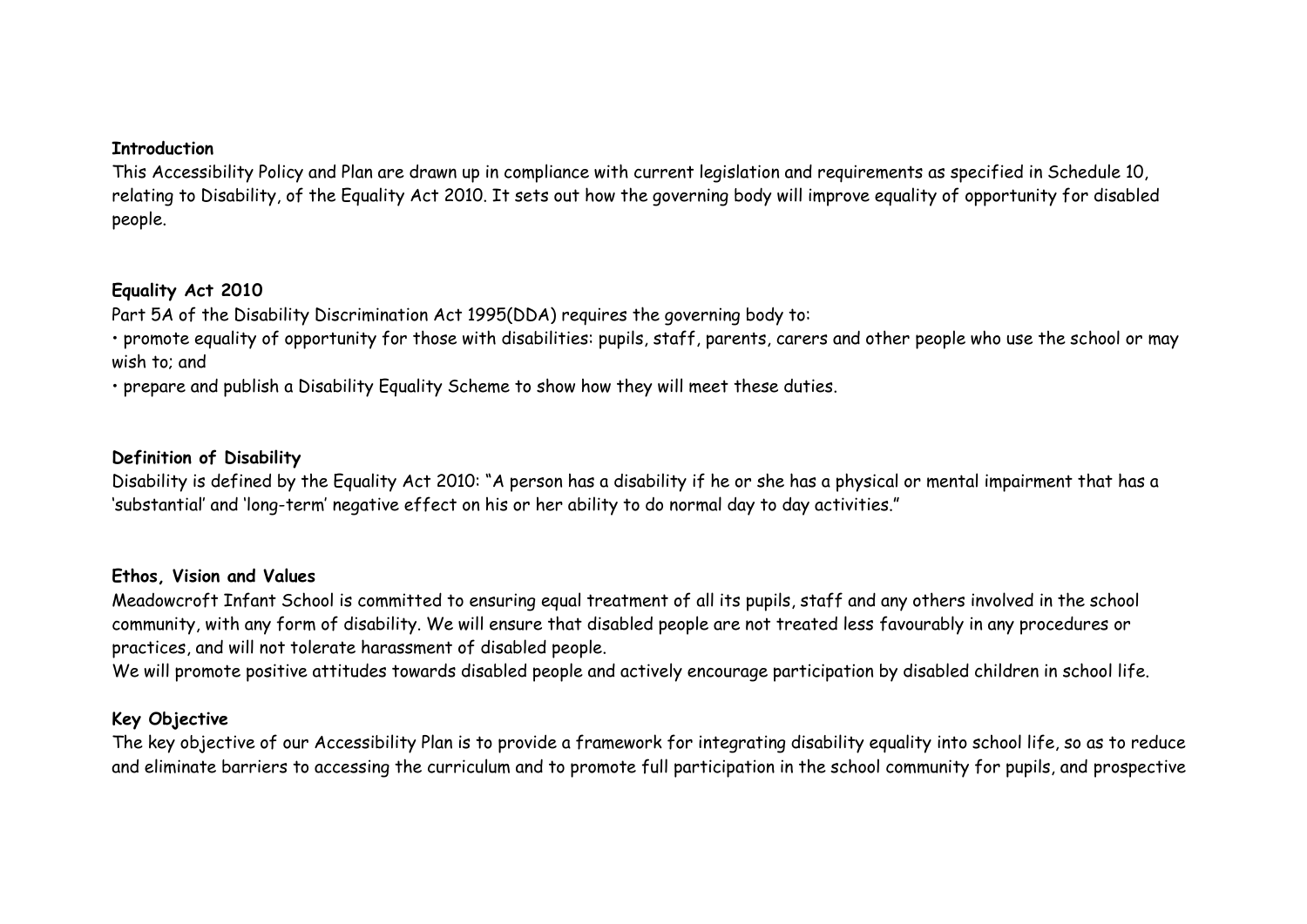pupils, with a disability. This **Accessibility Plan** and the accompanying action plan forms part of the Disability **Equality Scheme** and sets out how the governing body will improve equality of opportunity for disabled people. These are listed below:

• Not to treat disabled pupils less favourably for reasons related to their disability.

• To make reasonable adjustments for disabled pupils, so that they are not at a substantial disadvantage including potential adjustments which may be needed in the future.

• To plan to increase access to education for disabled pupils.

All members of the school community, including pupils, are invited to inform the school of any disability they have.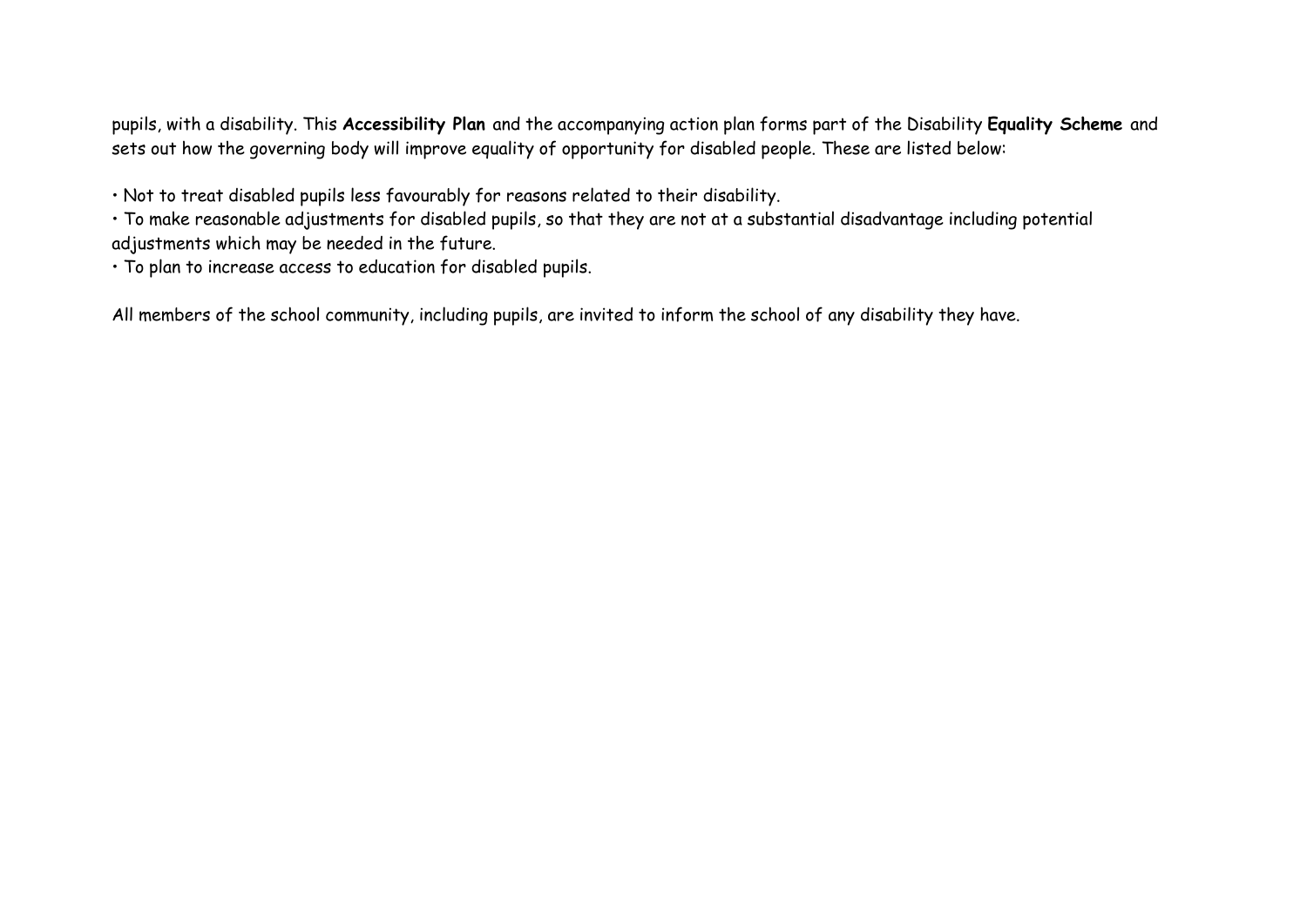This plan sets out the proposals of the Governing Body of the school to improve awareness of **Equality and Inclusion** and to increase access to education in the three areas required by the planning duties in the DDA.

• Improve access to the **physical environment** of the school by adding specialist facilities as necessary. Our school is on one level. There is disabled access throughout most of the building with a further classroom in an outbuilding; a ramp enables access to the outer building and a moveable ramp in the main building. We also have two larger toilet cubicles in the Reception and Year 1 classes. This covers improvements to the physical environment of the school and physical aids to access education.

• Increase access to **the curriculum** for pupils with a disability, expanding the curriculum as necessary to ensure that pupils with a disability are as, equally, prepared for life as are the able-bodied pupils; (If a school fails to do this they are in breach of the Equality Act 2010). This covers teaching and learning and the wider curriculum of the school such as participation in after-school clubs, leisure and cultural activities or school visits. It also covers the provision of specialist aids and equipment, which may assist these pupils in gaining access to the curriculum.

• Improve the delivery of **written information** to pupils, staff, parents and visitors with disabilities. Examples might include hand outs, timetables, textbooks and information about the school and school events. The information should be made available in various preferred formats within a reasonable time frame.

#### **Principles**

The school offers a broad and balanced curriculum to all pupils irrespective of attainment or impairment. For children who have disabilities if needed we implement a PEEPs (Personal, Emergency and Evacuation Plan) to ensure their needs are met in emergency situations too so all staff are aware of how to support a child.

The Inclusion Co-ordinator/SENCO is pro-active in visiting settings before children come to Meadowcroft School to facilitate the preplanning of provision and alert relevant Surrey Services that further support may be required.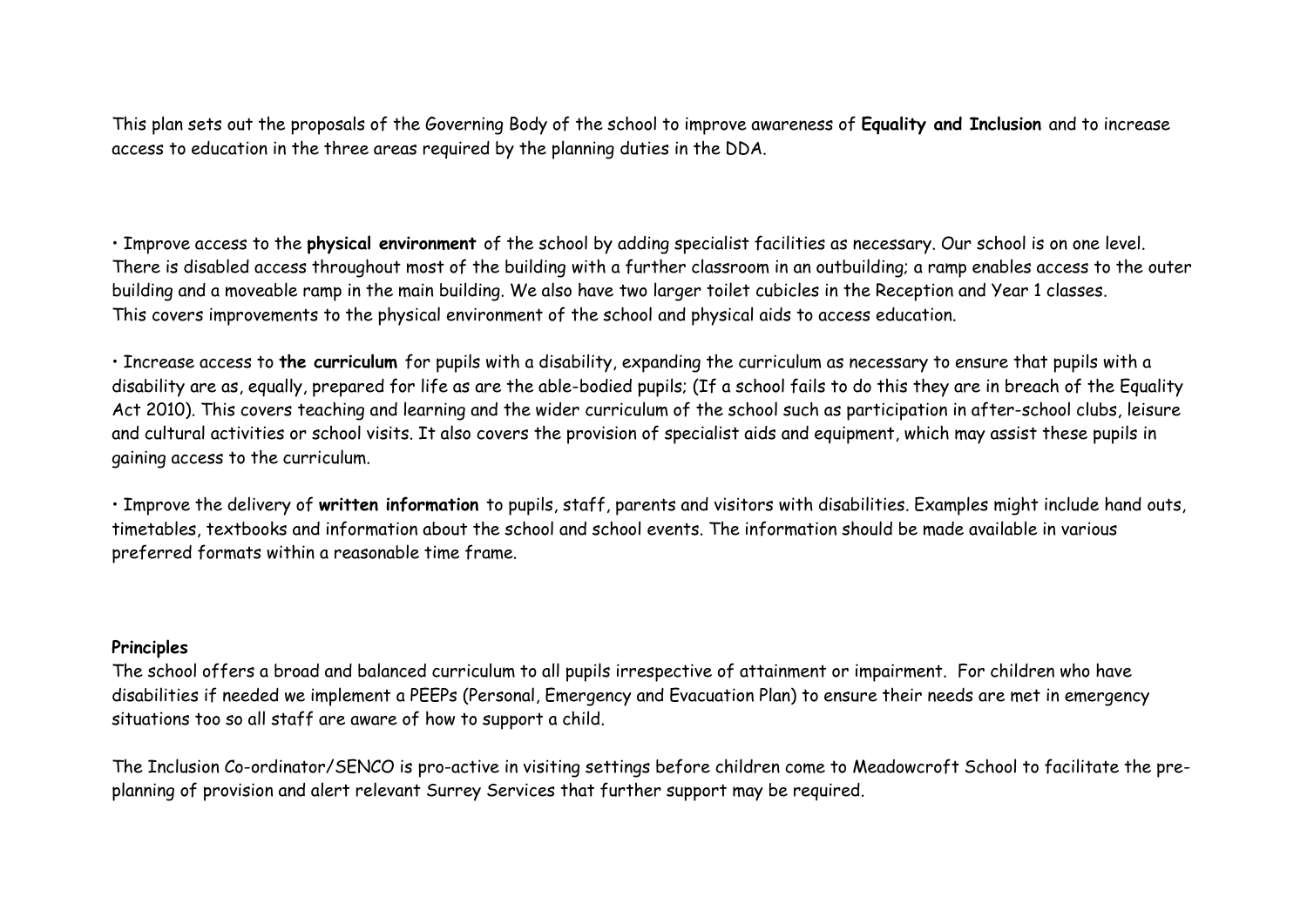# **Strategies for Implementing the Accessibility Plan**

School Governors are accountable for ensuring the implementation, review and reporting on progress of the Accessibility Plan over a prescribed period. Attached is an action plan (Appendix 1) showing how the school will address priorities identified in the plan.

In drawing up the Accessibility Plan the school has set the following priorities:

• To provide safe access throughout the school for all school users, irrespective of their disability.

• To ensure that the teaching and learning environment and the resources used are suitable for all staff and pupils, tailored to the requirements of individual needs.

• To provide training to all staff regarding the needs of disabled people and how to provide assistance to enable them to enjoy the school experience as fully as possible.

Meadowcroft School is committed to equal opportunities and inclusion. This plan should be viewed alongside the following school policy documents:

• Special Educational Needs and Disability policy

• School development plan

• Special Educational Information report

## **Monitoring and Evaluation**

The implementation of this policy is monitored by the Headteacher and by governors to evaluate its implementation and effectiveness. This policy will be reviewed by staff and governors every three years, or earlier if need arises. This policy will be promoted and implemented throughout the school.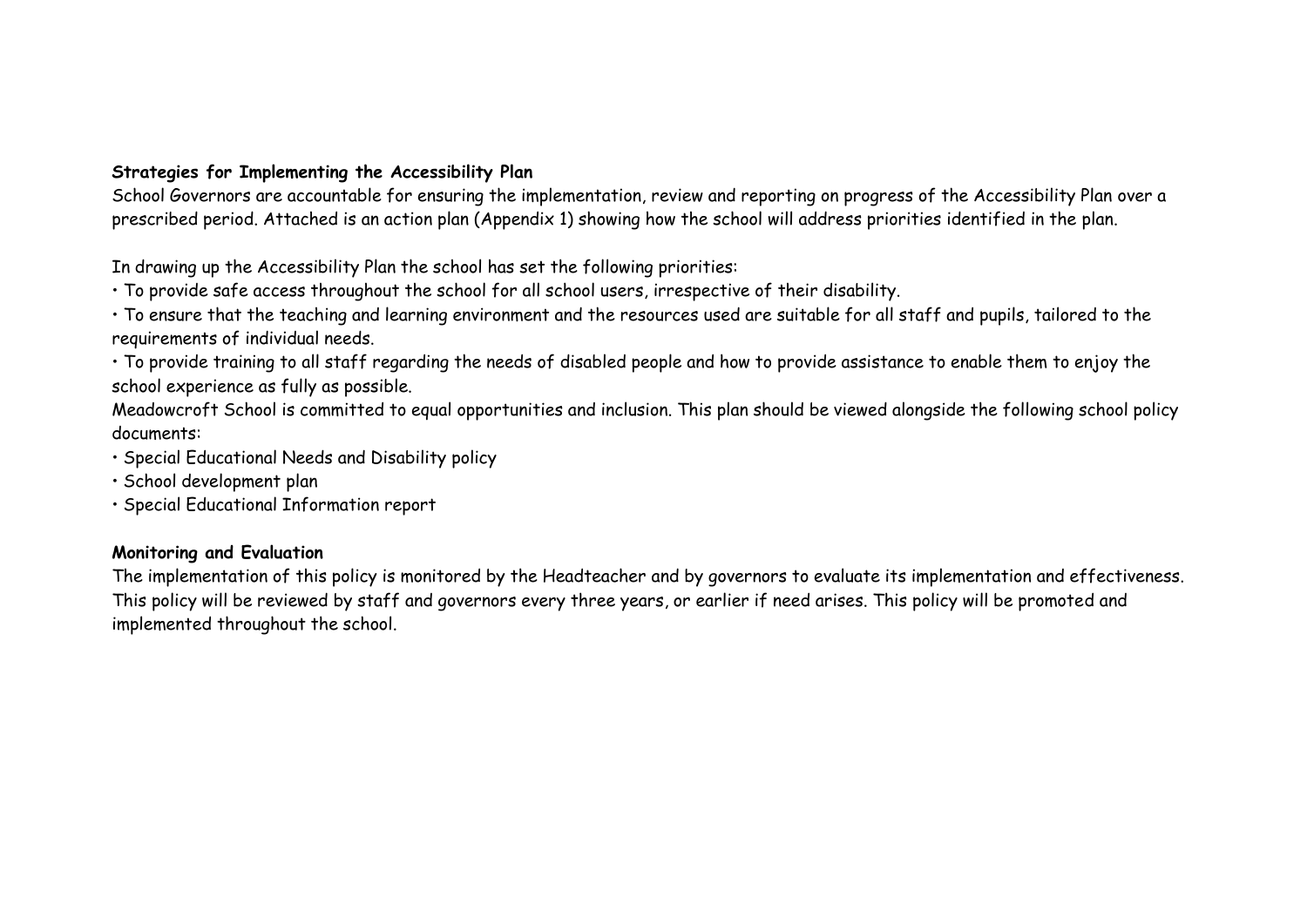Appendix 1:

# **Meadowcroft Infants School Accessibility Plan**

# **Access to the Curriculum**

or visual impairment.

| Target<br>Continued training<br>for teachers and<br>support staff on<br>different aspects of<br>SEND including<br>differentiation when<br>required. | <b>Action Required</b><br>Review the needs of<br>all pupils with<br>specific needs and<br>provide relevant<br>training. | Timeframe<br>On-going | Success Criteria<br>All staff trained and<br>confident with issues<br>linked to accessibility<br>and inclusivity with<br>regards to accessing<br>the curriculum. We<br>recognise that this is<br>an on-going process<br>and that needs and<br>expertise will change<br>with time. |
|-----------------------------------------------------------------------------------------------------------------------------------------------------|-------------------------------------------------------------------------------------------------------------------------|-----------------------|-----------------------------------------------------------------------------------------------------------------------------------------------------------------------------------------------------------------------------------------------------------------------------------|
| Ensure appropriate<br>training for staff<br>who teach/support<br>pupils with a hearing                                                              | <b>Impaired Services.</b><br>Attend awareness<br>training                                                               | In place and on-going | HI and VI pupils<br>successfully included<br>in all aspects of<br>school life.                                                                                                                                                                                                    |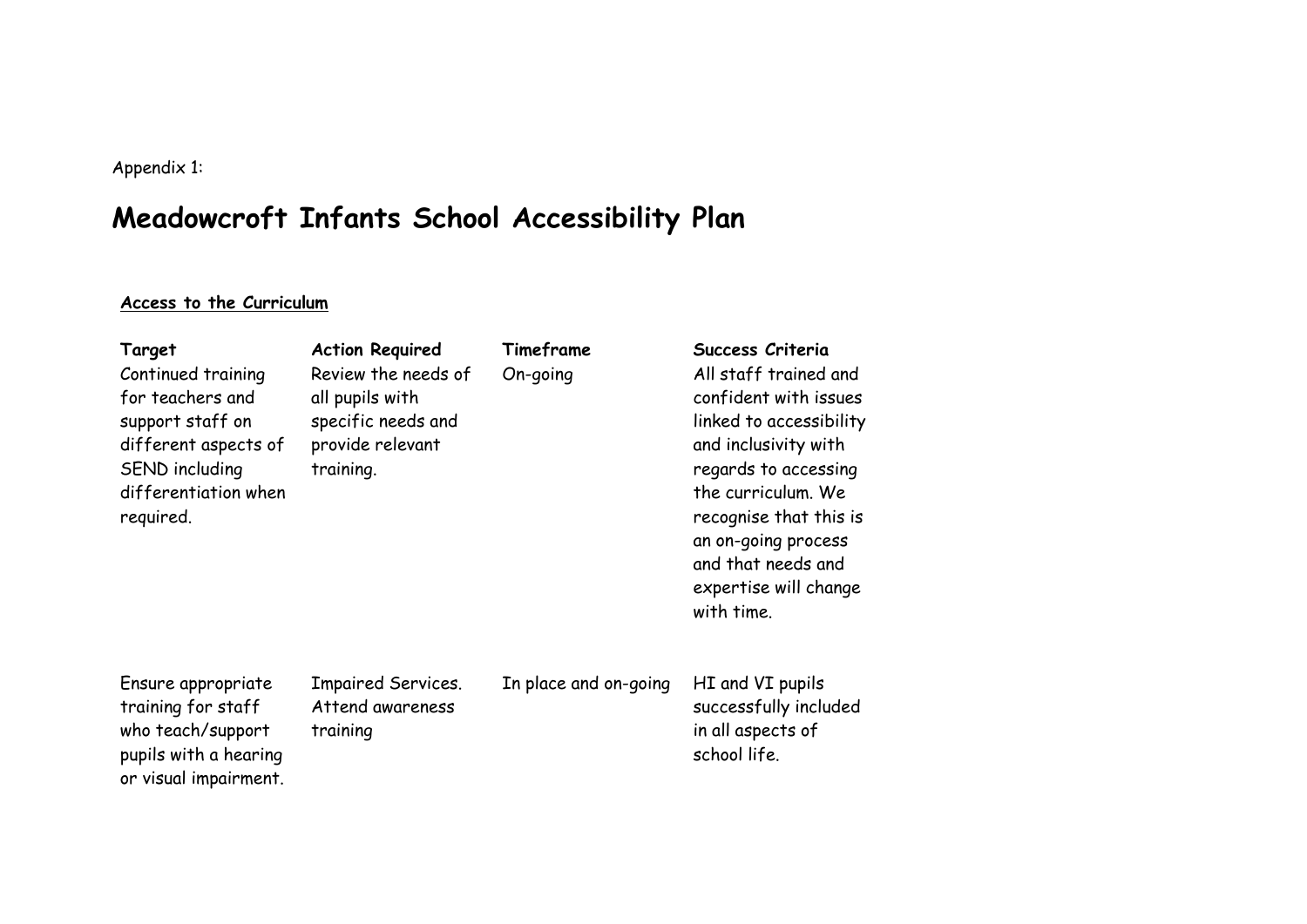| Liaise with Hearing<br>(HI) and Vision (VI)<br>Training for all staff<br>in the identification<br>of and teaching<br>children with ASD<br>and other specific<br>learning difficulties. | On-going training on<br><b>ASD</b>                                                                                                                                                                                                                                                   | In place and on-going                                              | Increased access to<br>the curriculum.<br>Needs of all learners<br>met   |
|----------------------------------------------------------------------------------------------------------------------------------------------------------------------------------------|--------------------------------------------------------------------------------------------------------------------------------------------------------------------------------------------------------------------------------------------------------------------------------------|--------------------------------------------------------------------|--------------------------------------------------------------------------|
| All extra-curricular<br>activities are planned<br>to ensure they are<br>accessible to all<br>children.                                                                                 | Review all out of<br>school provision to<br>ensure compliance<br>with legislation                                                                                                                                                                                                    | Review annually On-<br>qoing                                       | All pupils are able to<br>participate in all out<br>of school activities |
| Classrooms are<br>optimally organised<br>and appropriate<br>equipment is provided<br>to promote the<br>participation and<br>independence of all<br>pupils.                             | Specialist seating.<br>Sloping boards and<br>footrests for pupils<br>with physical<br>problems. Bigger font<br>for pupils with visual<br>difficulty. Pencil<br>grips for pupils with<br>grip difficulty.<br>Sensory aids, Sit and<br>move cushions.<br>Handies putty<br>programme to | Specialist equipment<br>provided when need<br>identified. On-going | Increased access to<br>the curriculum.<br>Needs of all learners<br>met   |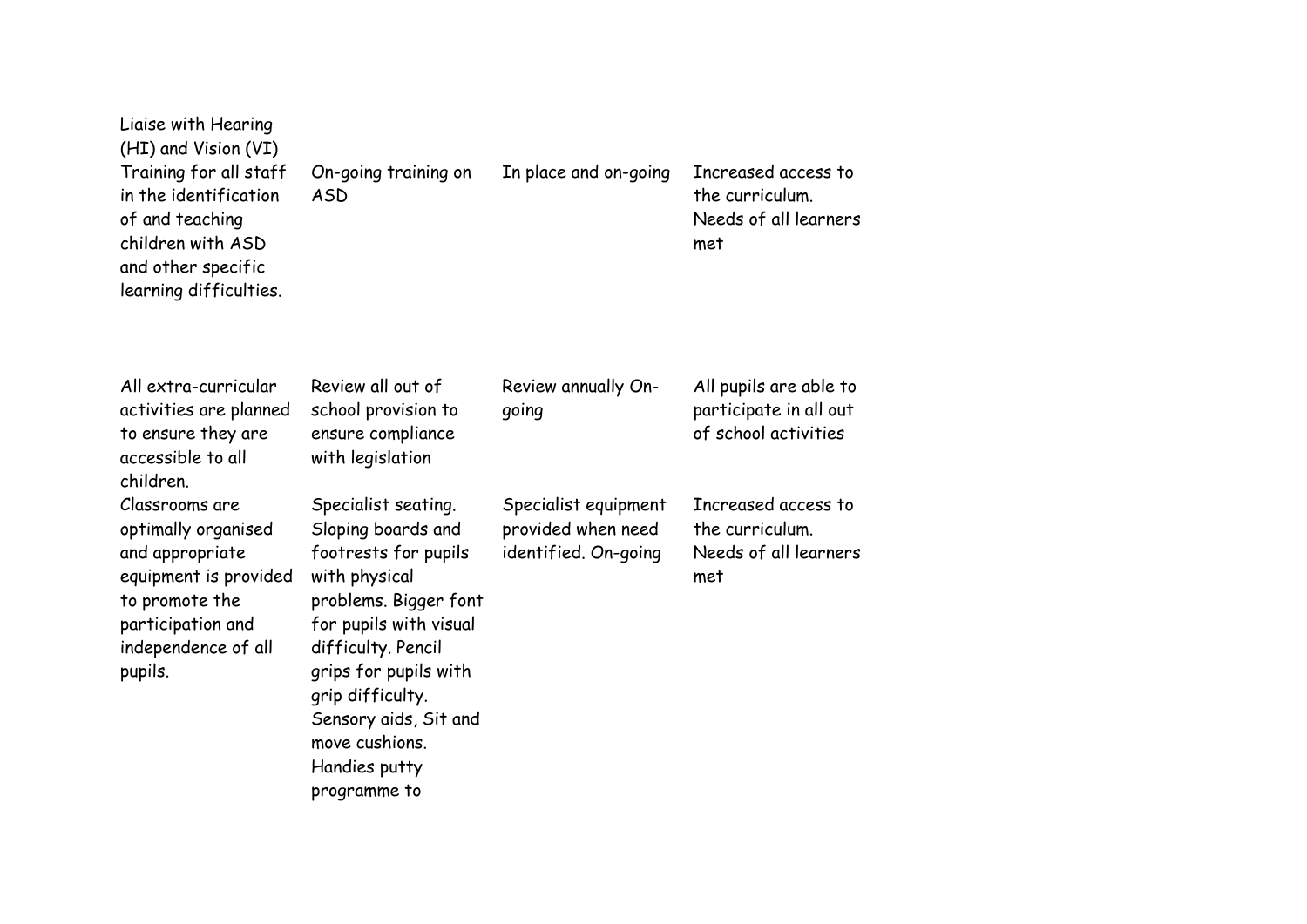| support provided<br>apply for access<br>where required.<br>arrangement. | Access arrangements<br>to meet individual<br>needs when taking<br>tests etc will be<br>applied for and | support children with<br>fine manipulative<br>issues.<br>SENCo/Headteacher<br>will ensure<br>appropriate testing<br>and reports are<br>provided in order to | February to March<br>annually | All pupils will have<br>their individual needs<br>met, and school will<br>attempt to remove<br>any barriers to<br>reaching their full<br>potential. |
|-------------------------------------------------------------------------|--------------------------------------------------------------------------------------------------------|-------------------------------------------------------------------------------------------------------------------------------------------------------------|-------------------------------|-----------------------------------------------------------------------------------------------------------------------------------------------------|
|-------------------------------------------------------------------------|--------------------------------------------------------------------------------------------------------|-------------------------------------------------------------------------------------------------------------------------------------------------------------|-------------------------------|-----------------------------------------------------------------------------------------------------------------------------------------------------|

# **Access to the Environment**

environment for all.

| Target                                                                                                                                                                         | <b>Action Required</b>                              | Timeframe    | Success Criteria                                    |
|--------------------------------------------------------------------------------------------------------------------------------------------------------------------------------|-----------------------------------------------------|--------------|-----------------------------------------------------|
| Ensure that all areas<br>of the school<br>building and grounds<br>are accessible for all<br>children and adults<br>and to continue to<br>improve the access<br>of the physical | Annual audit of<br>school buildings and<br>grounds. | Annual audit | School building and<br>ground accessible to<br>all. |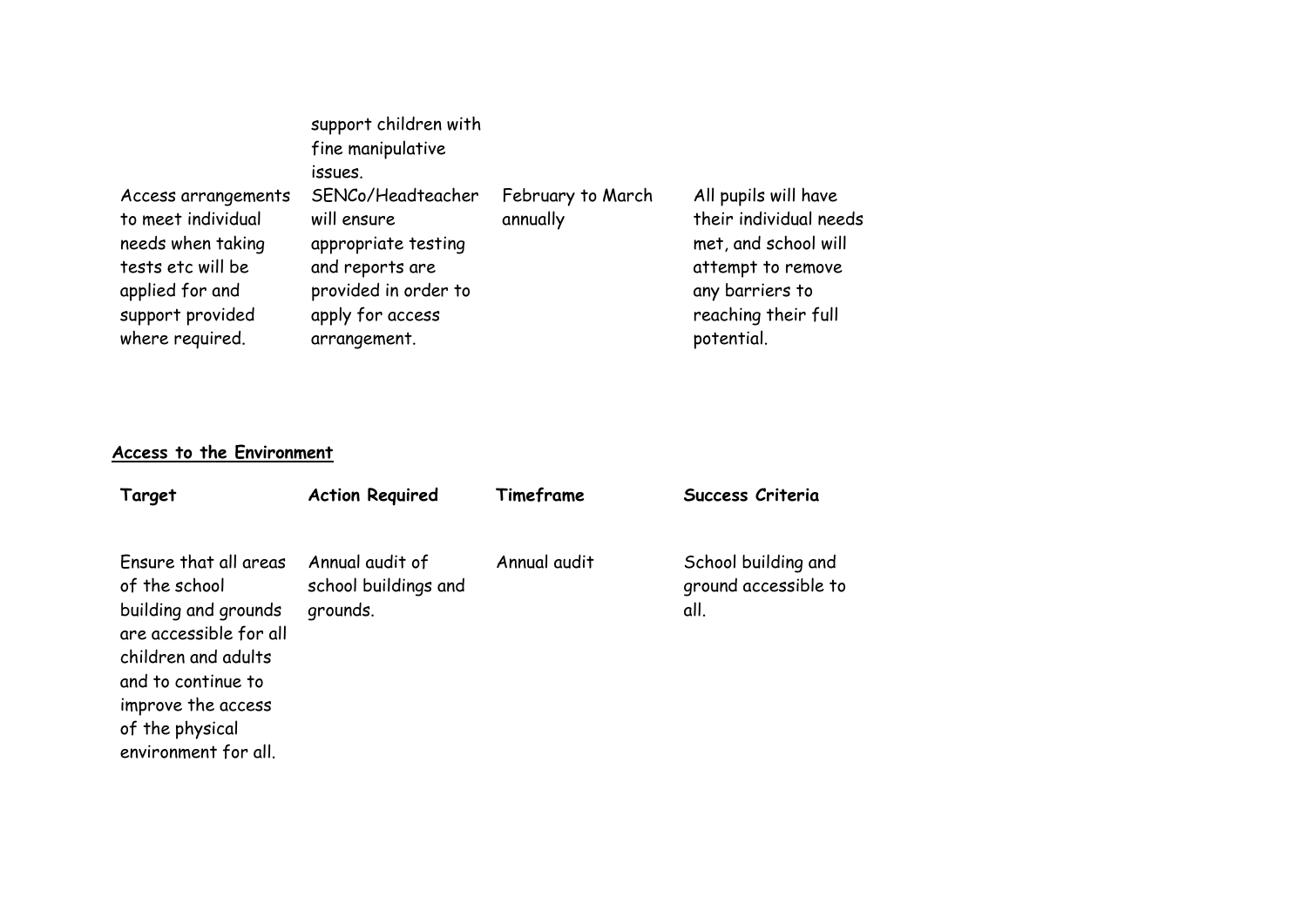Access to the school and reception to be fully compliant Improve the quality of provision for children with specific special needs.

Grab Bars fitted in one children's toilet per key stage. Liaison with relevant services for advice regarding provision e.g. Occupational Therapy, Freemantles.

Annual. Physical accessibility to the school increased. The school experienced enhanced for children with specific special needs. Specialist Chair provided for a child who needs it during hall time.

#### **Access to Information**

Availability of written information in alternative formats

The school will make itself aware of the services available through the LEA for converting written information into alternative formats.

**Target Action Required Timeframe Success Criteria** 

On-going School able to deliver information to all pupils and parents with disabilities.